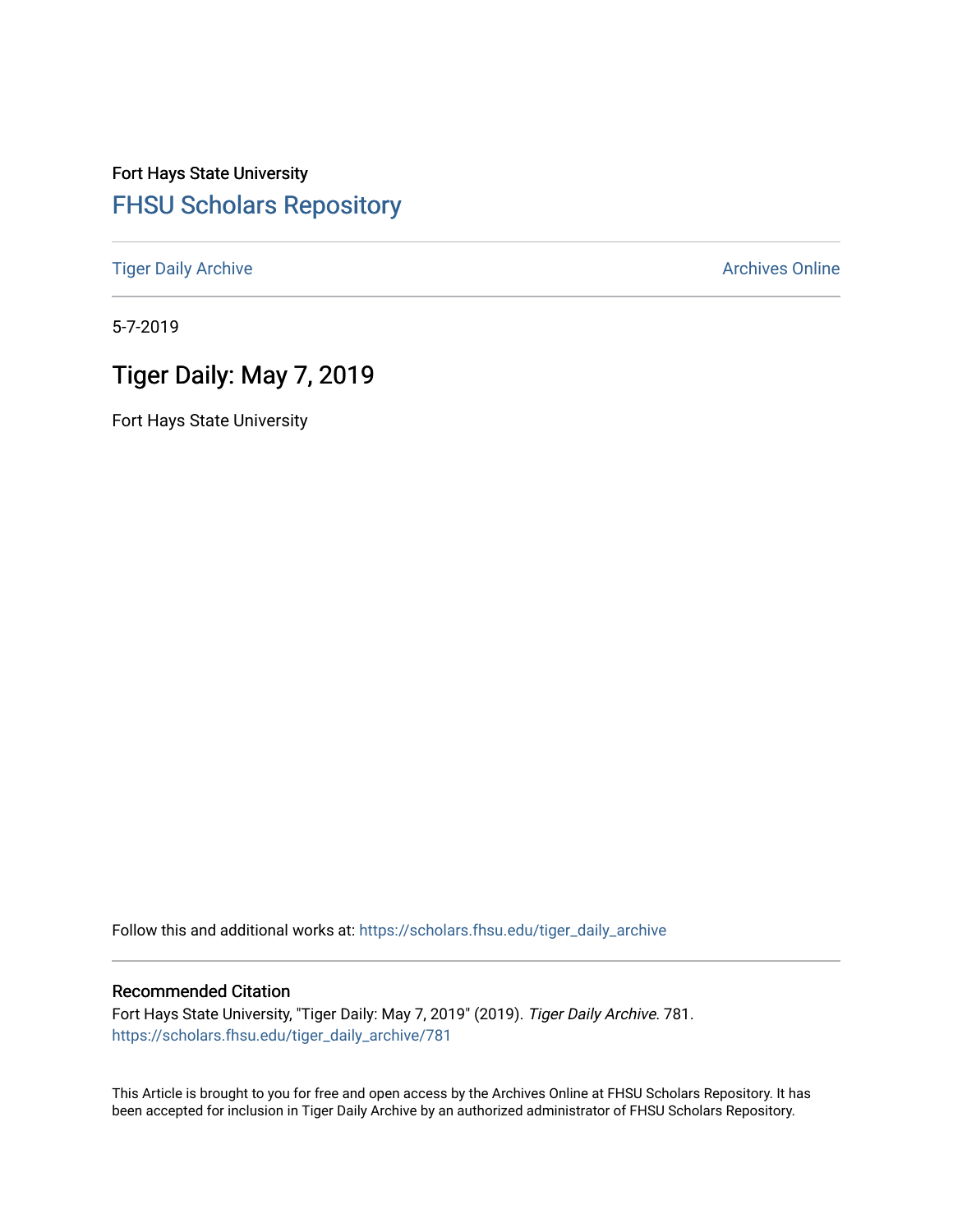# Tiger Daily [May 7, 2019]

# Tiger Daily

Tue 5/7/2019 10:34 AM

To: Tiger Daily < TigerDaily@fhsu.edu>;



# **ANNOUNCEMENTS**

- · **Assistant/Associate Director of Residential Life**
- · **Donations for Senegal Study Abroad**
- · **Campus Diabetes Network**
- · **Change to Sign-In Experience**
- · **Free Community Meal**
- · **Financial Aid False Statement on Facebook**
- · **Save the [Date](#page-3-0)**
- · **Colleague2Colleague's 20 th Annual Summer Institute for Distance Learning and Instructional Technology (SIDLIT)**
- · **Calendar: Upcoming Professional Development Opportunities**
- · **Herndon Speech-Language-Hearing Clinic Summer Groups**
- · **TILT Tip: [Knowledge](#page-4-0) Series – Conclusion**
- · **Catholic [Disciples](#page-4-1)**
- · **FHSU Hispanic College Institute**

# **EVENTS**

# **THIS WEEK/WEEKEND**

- · **[Cuddles](#page-4-2) 4 A Cause – TODAY; 11:00am to 1:00pm**
- · **Maker Wednesdays – TOMORROW; 5:00pm to 6:00pm**
- · **FHSU Bands in Concert Friday! - May 10; 7:30pm**
- · **KAMS/AMS Completion Ceremony – May 11; 11:00am**
- · **College Night at RPM Speedway - May 11; 6:00pm**

# **FUTURE EVENTS**

- · **[Pudding](#page-6-0) Finals Behind You – May 13; 3:00pm to 5:00pm**
- · **CSD Summer Workshop – June 4; 9:00am to 3:30pm**

# **SHARE WITH STUDENTS**

- · **Ceramics Course Offerings**
- · **Ben & Jerry's: A Sweet Learning [Opportunity](#page-7-0) for Everyone!**
- · **Piece-of-the-Pie Scholarship**
- · **CRJ380 Community and Crime – Available for Fall 2019**
- · **Political Science Offers Four 8-Week Courses for Fall 2019**

# **ANNOUNCEMENTS**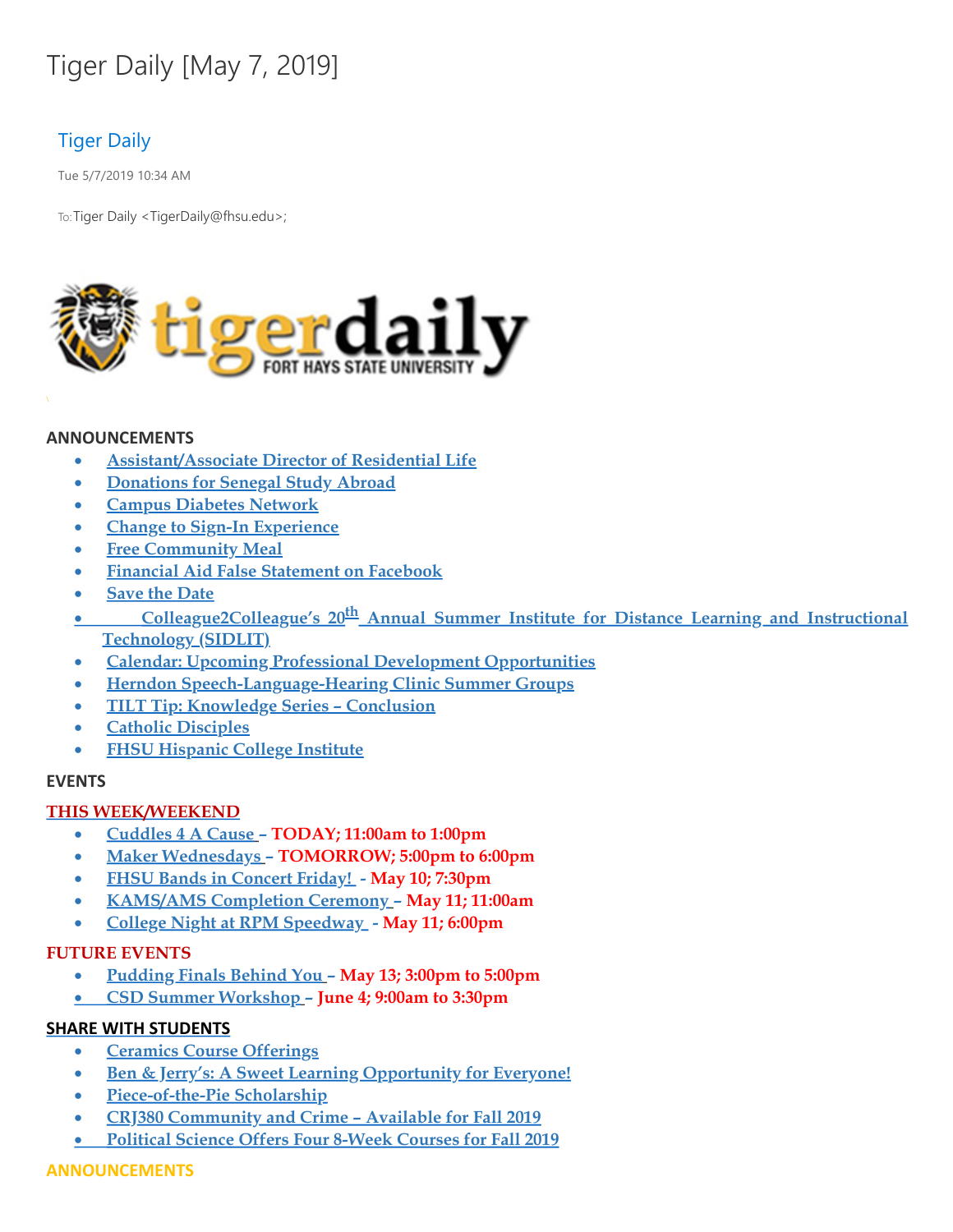# **Assistant/Associate Director of Residential Life**

Please join candidate #1 for a presentation/open forum on May 8, 2019 at 9:45 AM in Forsyth Library – South Study Area. The candidate will be presenting "Building connections in with Residential Life" .

#### **Donations for Senegal Study Abroad**

This summer nine FHSU students will be traveling to Senegal, Africa for a study abroad trip. This trip investigates how the environment, policy, and human health are linked. The trip will be occurring this summer directly after the semester ends May 23-June 4th. We will be conducting a service learning activity and we will be visiting a new grade school setup by a group of Drs. that will also be talking to our pre-health students.

As part of this activity we are collecting donations of school supplies, clothes, and easy to pack sports equipment (blow up balls, frisbees, etc.) for 6-11 year olds. If you wish to donate you can bring the supplies to Alberson Hall 303. The last day for donations is Monday, May 20th by 4:30 so that we can get them packed into a suitcase to take with us.

Questions please contact Mitch Greer ([mjgreer@fhsu.edu](mailto:mjgreer@fhsu.edu))

Thank you for your support.

# **Campus Diabetes Network**

The Student Health Center promoting a College Diabetes Network on campus. The network will provide support for those dealing with diabetes by scheduling information events and offering free lab screenings. If you are diabetic, have a friend or family member who is diabetic, or just want to help us promote awareness and services, please contact Amanda McCord at the Student Health Center.

Amanda McCord, RN [armccord@fhsu.edu](mailto:armccord@fhsu.edu) (785) 628-4293

# **Change to Sign-In Experience**

A change is coming to the sign-in experience for some sites.

In an effort to unify our users' sign-in experience, and provide better overall security, Technology Services will be making changes to the authentication method for a number of sites and services. Beginning on May 28th, users will no longer be presented with the "CAS" sign-in page, and will instead be directed to the new SSO sign-in page, also referred to as "ADFS" . The only change will be the sign-in page itself; users will continue to use their TigerNetID credentials as usual. Below is a short list of some affected sites. If you have any questions or concerns, or experience any sign-in issues after this change, please contact TigerTech at 628-3478.

- Blackboard
- · Gmail
- Network registration pages
- · TigerTracks
- · TigerCentral
- · TigerEnroll
- Library (Ezproxy and Exlibris)
- T2 parking permit system
- · TK20
- **Starweb**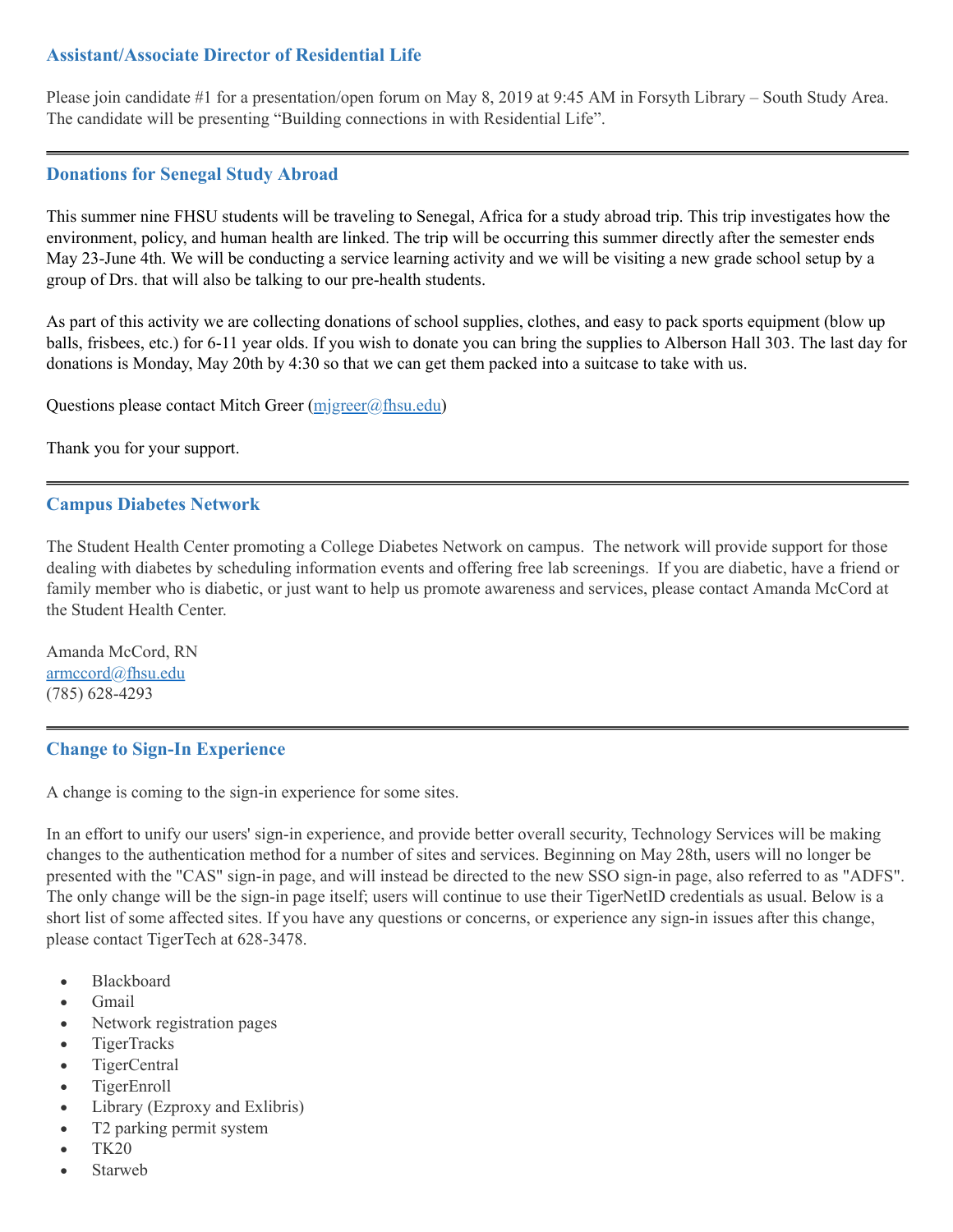- TigerLink
- **Starfish**

# **Free Community Meal**

Free Community Meal 2<sup>nd</sup> & 4<sup>th</sup> Sundays every month 5:30-7:00pm Breathe 703 Main St. Hays

Come join us for a home cooked meal and some good conversation!

#### **Financial Aid False Statement on Facebook**

Recently it came to the attention of the Fort Hays State University Financial Assistance Office that a false statement has been circulating around Facebook. The post, sponsored by Greater Outlook, and titled *FORT HAYS STATE UNIVERSITY has given APPROVAL for COMPLETE FORGIVENESS to all FORMER STUDENTS. Last Day to Sign Up*, they include a picture of a Fedloan Servicing document that shows the Current Principal Balance as \$0.00. Our office is reaching out to you to let you know that **this post is a scam**. Fort Hays State is not forgiving any loans. The University has contacted Facebook to let them know about the issue, and it seems that the post has been removed. However, it may reappear and we want you to be informed.

<span id="page-3-0"></span>Your federal student loan information can be viewed by logging into NSLDS at https://nslds.ed.gov/nslds/nslds SA/, using your FSA ID username and password. All other loan information can be accessed by contacting your lender. If you have any questions, please feel free to contact the Financial Assistance Office at (785) 628-4408 or by email at [www.fhsu.edu/finaid.](http://www.fhsu.edu/finaid)

# **Save the Date**

#### **Suit-Up**

August 25, 2019

Career Services and JCPenney are partnering for their second annual Suit-Up event on August 25, from 6-9 .m. Students will have the opportunity to purchase professional attire at a 40% discount in preparation of upcoming professional events and interview opportunities. Prizes, free Sephora makeovers, and measurements will be provided!

#### **Making YOUR Mark: FHSU Career Readiness Week**

September 15-20, 2019

As you begin planning for the Fall semester, please keep in mind the professional development activities held during Career Readiness Week. Some activities include an etiquette dinner, mock interview day, personal branding conference, career fair, study abroad fair, graduate school prep, and a networking event. More information coming soon!

Questions? Contact Career Services at 628-4260 or [careers@fhsu.edu.](mailto:careers@fhsu.edu)

# **Colleague2Colleague's 20th Annual Summer Institute for Distance Learning and Instructional Technology (SIDLIT)**

Submit a proposal! Register to attend! Colleague2Colleague's 20<sup>th</sup> annual Summer Institute for Distance Learning and Instructional Technology (SIDLIT) will be held August 1-2, 2019, at FHSU. All who use instructional technologies in their work are invited to attend and participate! Colleague 2 Colleague (C2C) includes more than 40 organizations, ranging from colleges and universities across Kansas and Missouri, preK-12 school districts, government organizations, nonprofits, and corporate entities. Learn more, submit a proposal, and register to attend at <http://blogs.jccc.edu/c2c/sidlit-2019-aug-1-2-2019/>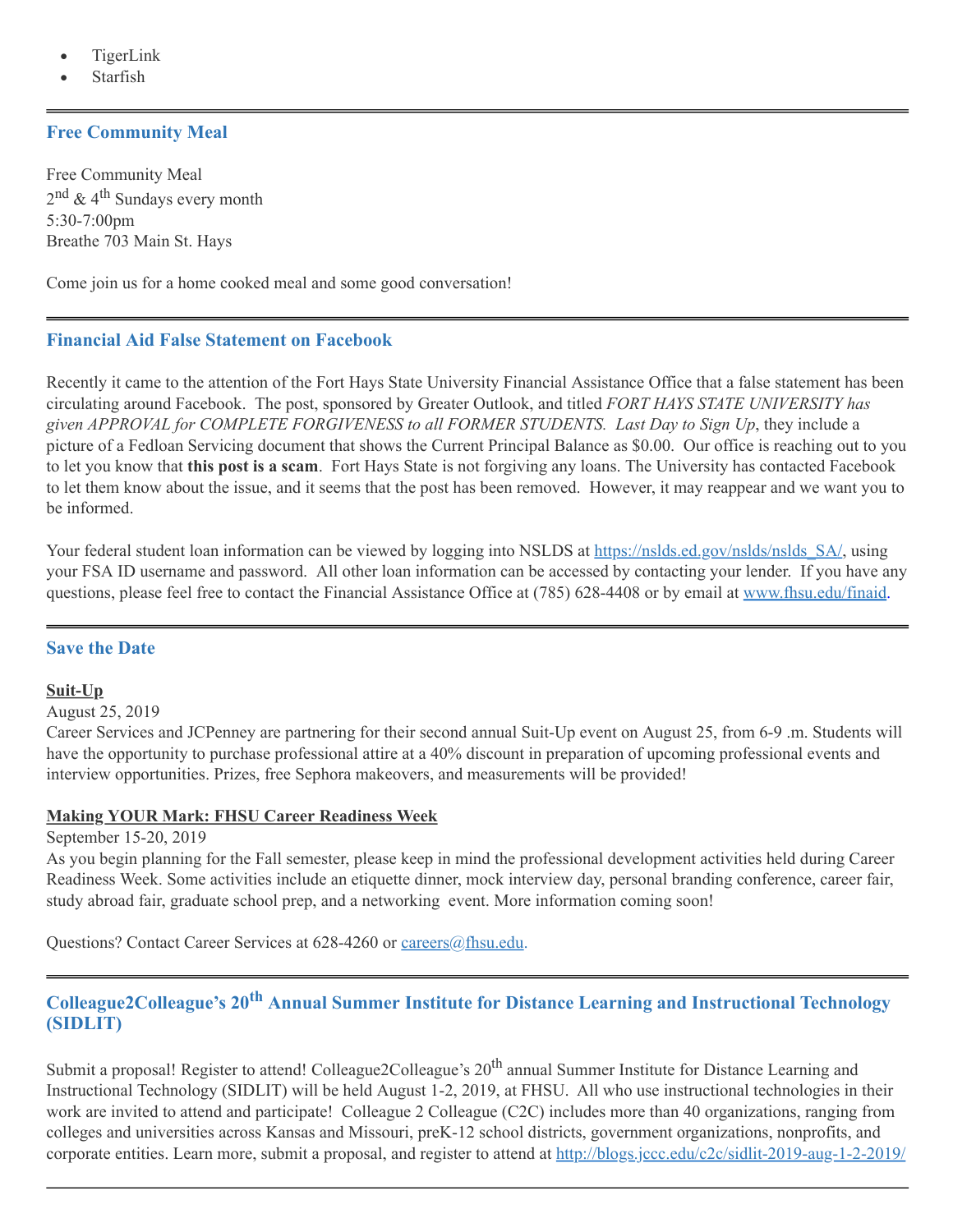# **Calendar: Upcoming Professional Development Opportunities**

<span id="page-4-0"></span>Check out upcoming professional development opportunities! The TILT TigerLearn event calendar is your go-to for professional development at FHSU! Check it out here: <http://tigerlearn.fhsu.edu/events/>

To provide faculty and staff with one easy place to see all professional development at FHSU, we're happy to include your event on the TigerLearn calendar. We can include links to your registration site, contact persons for questions, etc. Just contact [TILT-FacultyDev@fhsu.edu](mailto:TILT-FacultyDev@fhsu.edu) and we'll add your event right away!

# <span id="page-4-1"></span>**Herndon Speech-Language-Hearing Clinic Summer Groups**

Enrollment is open for the Herndon Clinic summer groups and spelling camp. Flyers can be found at the Herndon Speech-Language-Hearing Clinic in Albertson Hall 131 or online at <https://www.fhsu.edu/commsciencesanddisorders/news-and-events/index> or on Facebook [@FHSUCommdisorders](https://www.facebook.com/FHSUCommDisorders/). If you have any questions or would like to reserve your child's spot, you may contact the Herndon Clinic at 785-628-5366. Priority deadline is May 1.

# **TILT Tip: Knowledge Series - Conclusion**

Knowledge starts from small bits of information to complex system of theories and laws, then they are applied to real world scenarios as actions and procedures. A learner needs to have substantial knowledge to be able to analyze problems, plan strategies, test and improve strategies. The classification of knowledge can help instructors and learners to select the appropriate learning activities as well as assessments.

*-Nuchelle Chance, Faculty Development Training Specialist*

# **Catholic Disciples**

Catholic Disciples takes place on Wednesday nights, 8:00pm in the Comeau Catholic Campus Center located at 506 W. 6th St. Hays, KS. Come by to enjoy weekly speakers, prayer, and fellowship. We hope to see you all there!

# **FHSU Hispanic College Institute**

Fort Hays State University's Hispanic College Institute is a free, four-day, residential program that prepares high school Hispanic students to enter and succeed in higher education.

**Where**: Fort Hays State University **When**: June 19-22, 2018 **Who**: Hispanic high school sophomores (Class of 2021) or juniors (Class of 2020)

The program is based on research and input from Hispanic educators and community leaders, and much of the content is delivered by Hispanics who can relate to the students' experiences and challenges.

#### How to Apply

Apply soon, as we still have a limited number of spots available. To be eligible, a student must:

- <span id="page-4-2"></span>• Have a 2.5 GPA or above;
- Be a current Hispanic high school sophomore (Class of 2021) or junior (Class of 2020).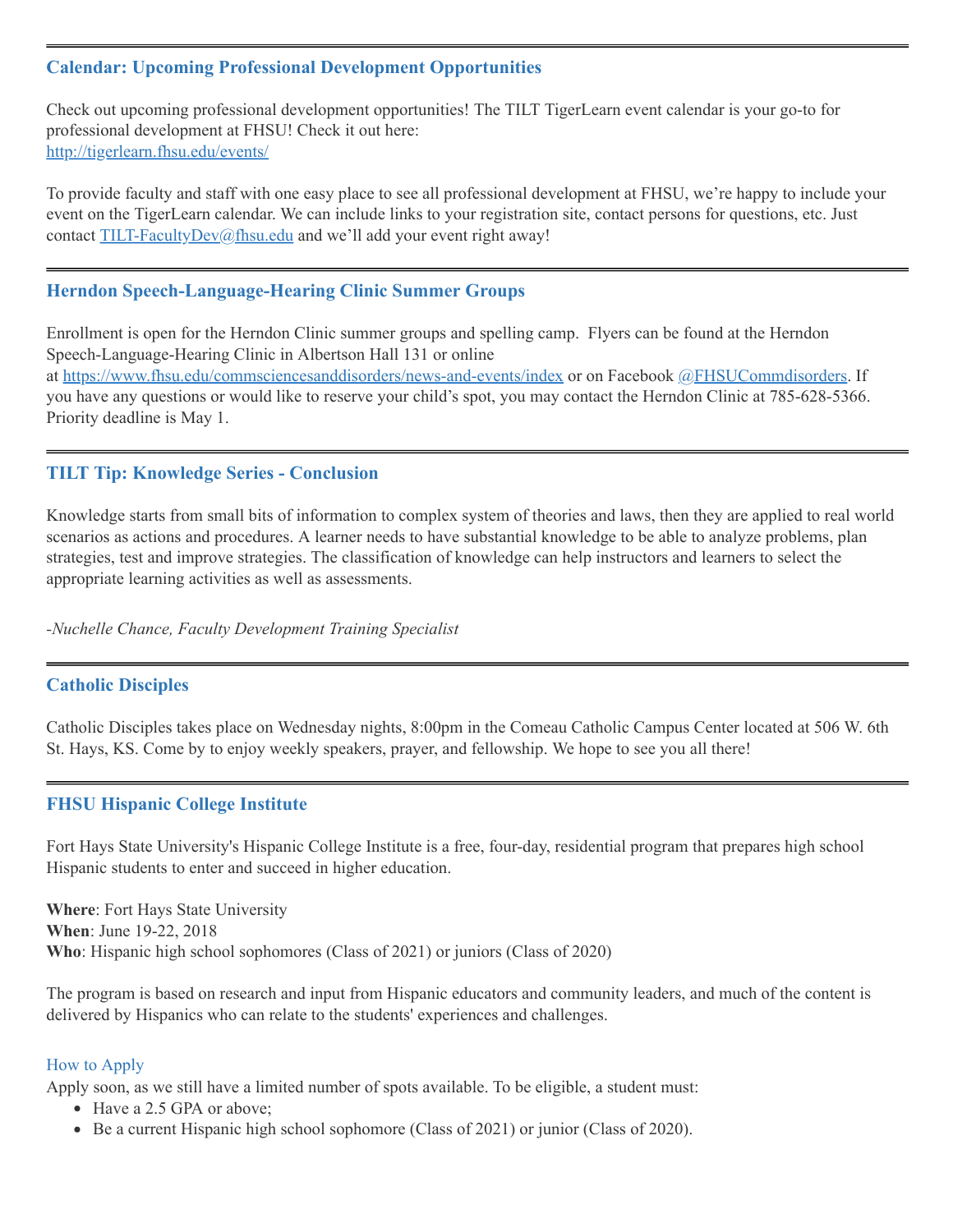There are a limited number of spaces available and acceptance to the program is based off of the application.

[APPLY](https://webapps.fhsu.edu/hciapplication/) NOW! The deadline to apply is May 1, 2019.

If you have further questions, please feel free to contact Erica [Meneses](mailto:mailto:h_perez@fhsu.edu?subject=mailto:h_perez@fhsu.edu) at 785-628-4503.

#### **EVENTS**

**Cuddles 4 A Cause** Tuesday, May 7; 11:00am to 1:00pm FHSU Quad

Join Us 4 U and Western Plains Animal Refuge (WPAR) for a stress-relieving fundraiser, Cuddles 4 a Cause, on Tuesday, May 7, from 11am-1pm, on the Quad! WPAR will have adoptable pets avilable for cuddles, and we will accept donations of pet food, supplies, etc., or monetary donations for animals affected by the floods in Nebraska. Find our TigerLink or [Facebook](https://www.facebook.com/events/2346778578939402/) Event for more information. Message us on Facebook, or email us at [us4u.fhsu@gmail.com](mailto:us4u.fhsu@gmail.com) with questions.

**Maker Wednesdays** Wednesday, May 8; 5:00pm to 6:00pm Forsyth Library, Makerspace 060

**Come make Duct Tape Roses!**

Come and go, no registration needed ages 10 and up

*Sponsored by Science and Mathematics Education Institute and Forsyth Library*

**FHSU Bands in Concert Friday!** Friday, May 10; 7:30pm Beach Schmidt Performing Arts Center

The Fort Hays State University Wind Ensemble and Symphonic Winds will perform their final concert of the year, entitled "And All Points Between" on Friday, May 10th at 7:30 in the Beach/Schmidt Performing Arts Center.

The Fort Hays Symphonic Winds, under the direction of Dr. Peter Lillpopp, will perform several selections from the famed series of British Band Classics featuring works by Gustav Holst and Percy Grainger. Leading two compositions will be student conductors Hector Hernandez and Tyler Rathbun, both senior music education majors. Additionally, the band will perform *Cryptids*, a recent multi-movement work by Kansas State University professor of Oboe, Alyssa Morris.

The FHSU Wind Ensemble will open the second portion of the concert featuring Kansas University Professor Emeritus James Barnes' *Invocation and Toccata* and American composer Morton Gould's *Ballad for Band*. A highlight of the half will be Alex Shapiro's *Tight Squeeze* for band and Electro-Acoustic soundtrack. Ms. Shapiro was the composer-in-residence for the ensemble's March, 2015 performance. As with earlier concerts this year, both bands continue to place emphasis on music by under-represented composers including women and musicians of color.

Contact 628-4533 for further information.

**KAMS/AMS Completion Ceremony** Saturday, May 11; 11:00am Memorial Union Ballroom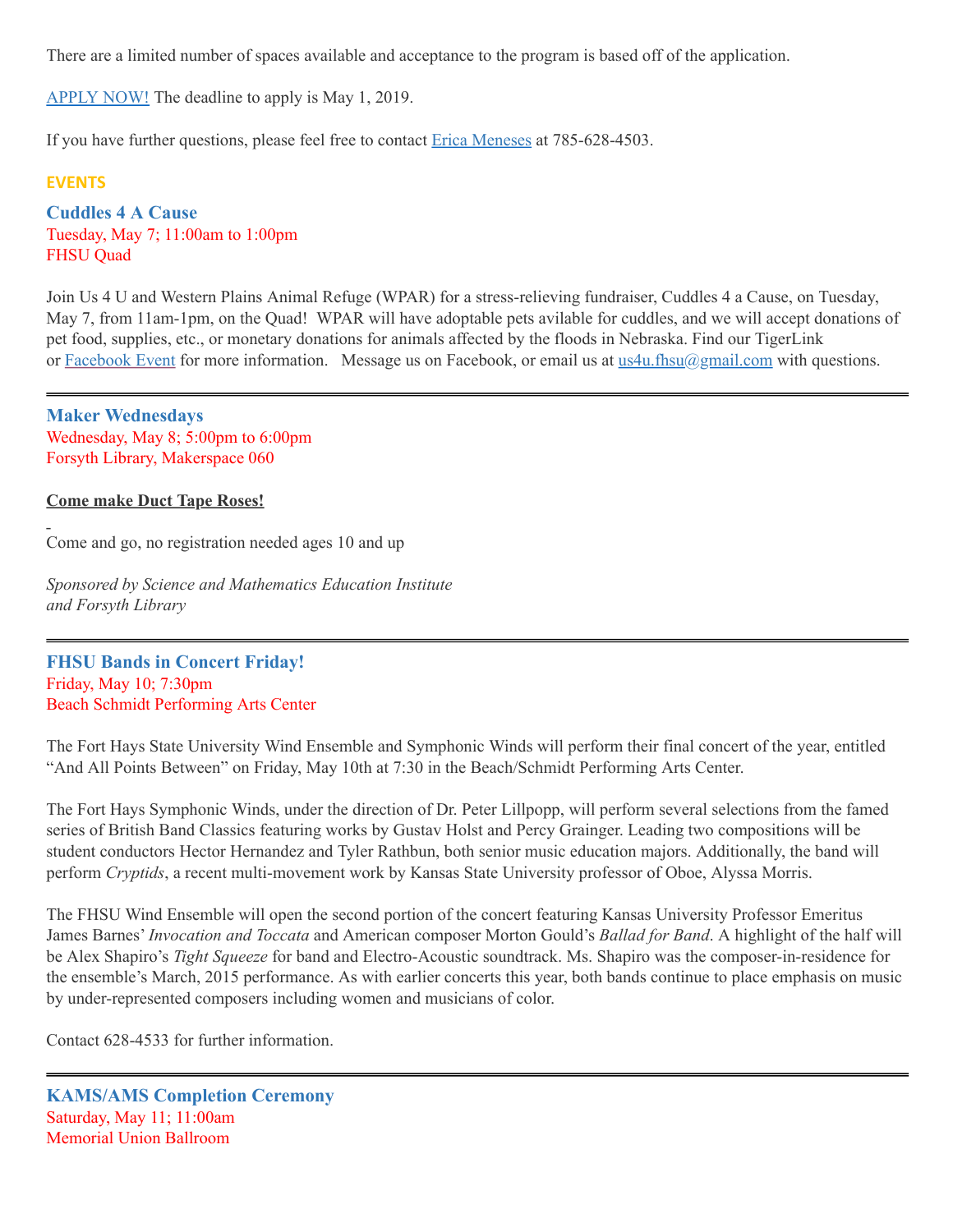Faculty and staff are cordially invited to attend the 9<sup>th</sup> KAMS/AMS Completion Ceremony which will be held on Saturday, May 11 at 11:00 AM in the Memorial Union Ballroom. Faculty are encouraged to wear their regalia and will meet in the Stouffer Lounge on Saturday at 10:30 AM. If you would like to attend, please RSVP to minayers@fhsu.edu. We hope to see you there.

**College Night at RPM Speedway** Saturday, May 11; 6:00pm RPM Speedway, Hays, KS

Free General Admission for all Faculty, Students and Staff with a 2019 College ID, Saturday, May 11<sup>th</sup>.

<span id="page-6-0"></span>Must present college ID at General Admission Ticket office to be admitted free.



# **Pudding Finals Behind You** Monday, May 13; 3:00pm to 5:00pm Forsyth Library, Main Floor

Take a break during finals week and join Forsyth Library for:

- · Kansas Dirt & Worms
- Free Drip Coffee
- Decorate Your Own Planter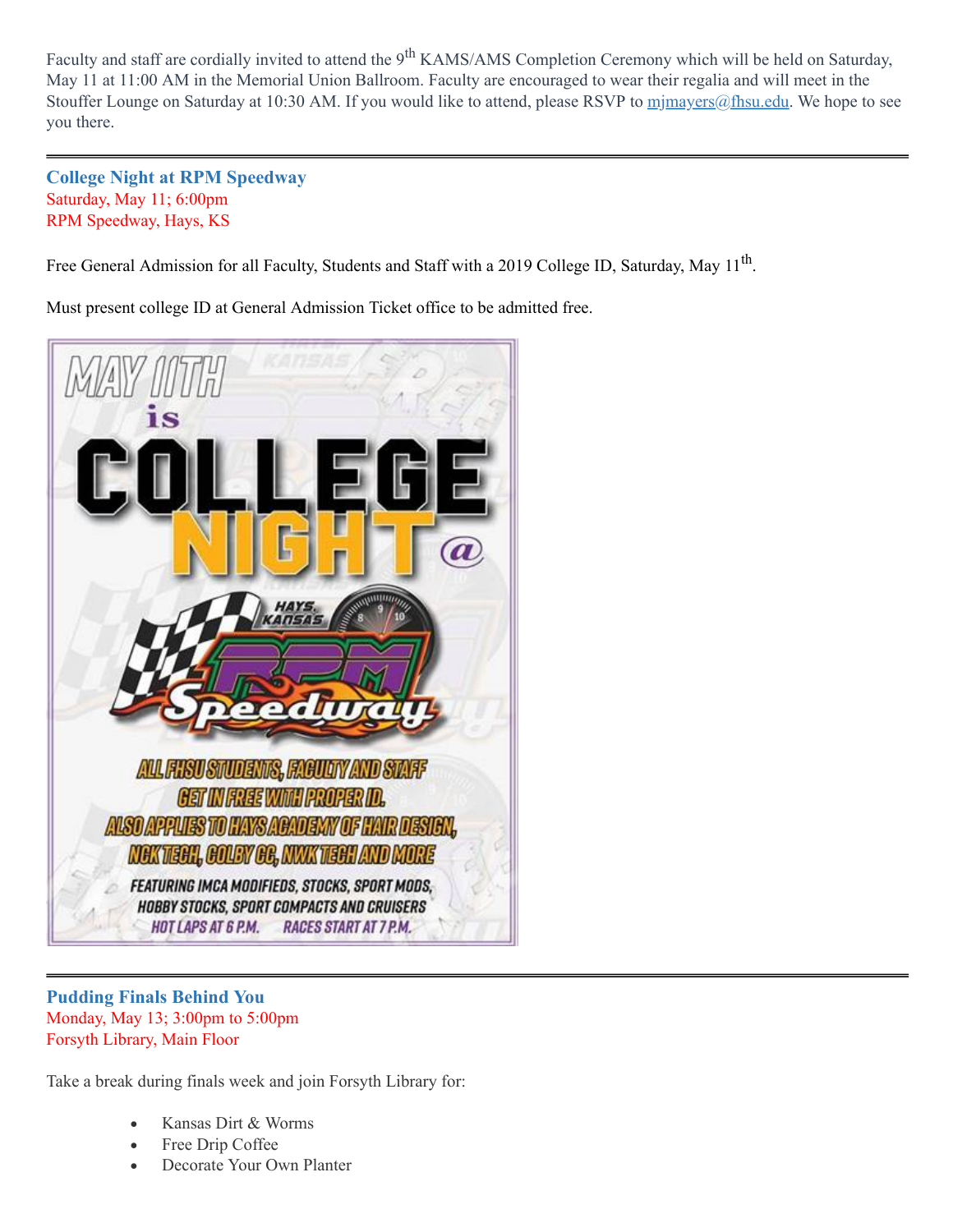- Kansas Trivia
- And more!

Supplies are limited so join us early for this Kansas spring themed event.

Like Forsyth Library on social media @fhsulibrary to learn more about upcoming events.

**CSD Summer Workshop** Monday, June 4; 9:00am to 3:30pm Albertson Hall, Room 169

On Monday, June 4<sup>th</sup>, 2019 from 9:00 a.m. to 3:30 p.m. in Alberston Hall Room 169, join us for "Powerful Tools to Grow Language and Adapt Curriculum. " This workshop will introduce ideas, curricula and materials that will not only meet the needs of each student but will also make your life easier. We will explore the four implementation pillars for supporting individuals with complex communication and learning needs: education, communication, access, and social/emotional learning. Participants will learn to use Snap + Core First, Boardmaker, and other resources to develop specific strategies for supporting success within each of the pillars, both for the therapy room and the classroom. After the workshop you will walk away with practical resources to use immediately.

Anyone attending this event must pre-register online using this registration link: [https://www.fhsu.edu/commsciencesanddisorders/summer-workshop.html?fbclid=IwAR3qIvcbr6OYg-zO6BXEPKi0nrz](https://www.fhsu.edu/commsciencesanddisorders/summer-workshop.html?fbclid=IwAR3qIvcbr6OYg-zO6BXEPKi0nrz-gW1fho-noNJbPkAm8IDjHjtTzhtoYnA)gW1fho-noNJbPkAm8IDjHjtTzhtoYnA

There will be a \$75 registration fee for this event paid to Fort Hays State University. Upon registration, staff from Fort Hays State University will reach out to registrants to collect payment. Fort Hays State University will offer course credit for this training in combination with other activities. If you are interested in this option, please inquire with the staff who reaches out about payment.

<span id="page-7-0"></span>If you have questions, please contact the Communication Sciences and Disorders Department by emailing [infoslp@fhsu.edu](mailto:infoslp@fhsu.edu) or calling 785-628-5366!

# **SHARE WITH STUDENTS**

# **Ceramics Course Offerings**

# **Want to Add some Clay Action to your Fall 2019 Schedule?**

Explore the New Atmosphere of Ceramics in the Center for Art and Design If Hands-On Learning in a Dynamic Collaborative Atmosphere is for you, consider enrolling in:

# **Art 260 Ceramics I**

Explore the broad foundation of Ceramics in Creation Stations, then go in-depth and use your new skills to express yourself during the Deep Studio sessions. Learn about clays, forming and glazing techniques, load and fire your own work. This class is designed for the student seeking an elective that can lead to a creative outlet or those who want to use ceramics in their studio or classroom career. Students from all majors and art concentrations are welcome.

#### **Art 360 Ceramics II**

Making Art Pots with a focus on vessel forms and expressive surfaces will teach the basics of throwing on the potter's wheel and a variety of surface techniques that involve drawing, painting and printmaking. Learning to respond to a 3D form with artistic marks and color allows for a range of expression from abstraction to narrative. Pre-requisite can be waived for non-Ceramic majors.

#### **Art 460 Ceramics III**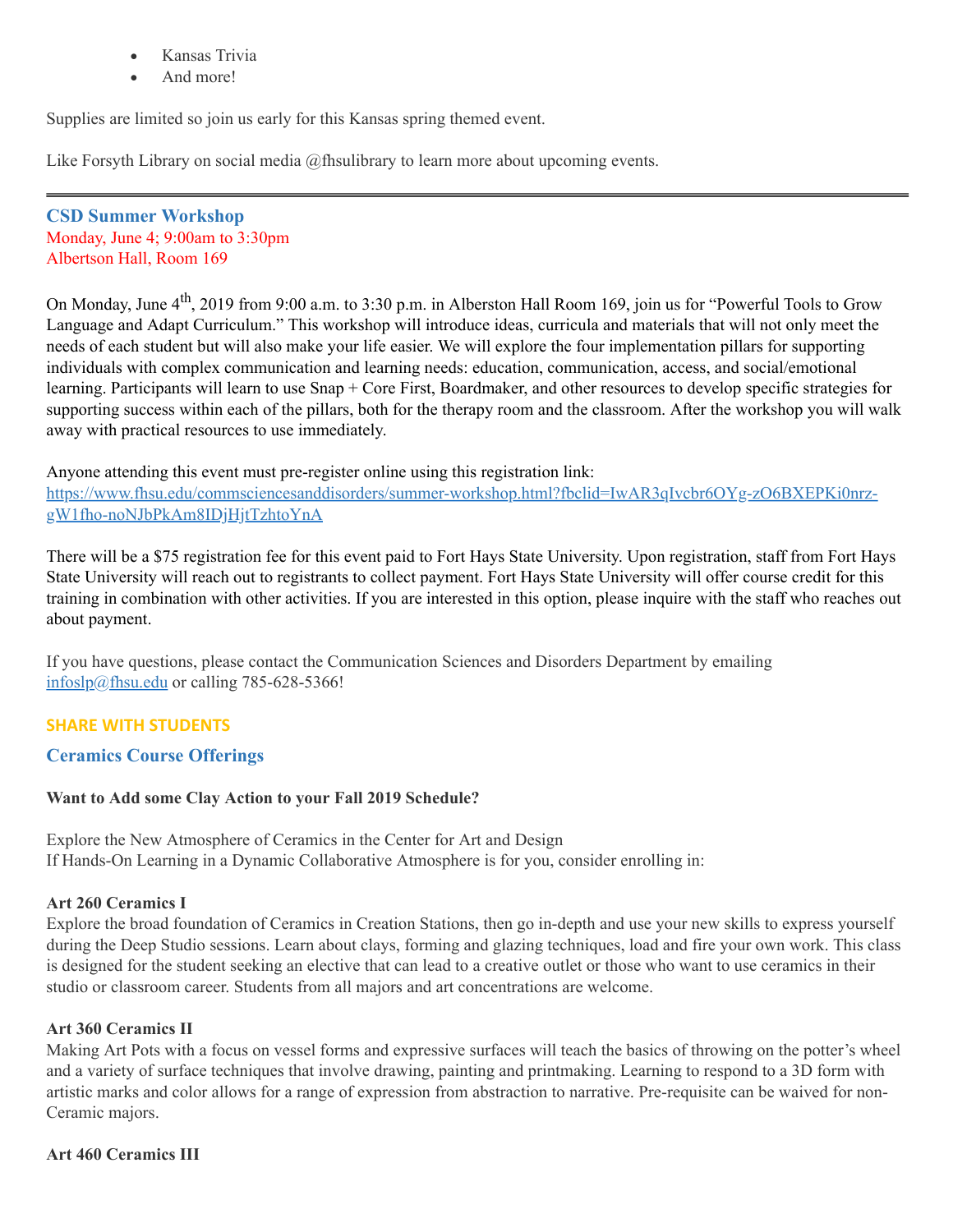Advanced Ceramics students will design and create their own personal projects. As a group, we will create forms and surfaces intended for atmospheric glazing in our new soda kiln, explore mold making and slip casting, create glazes using the fusion method and design an ideal ceramics studio.

#### **Workshop in Building a Soda Kiln with Ted Neal**

September  $13 - 16$  and September  $27 - 30$ . Visiting Master Kiln Builder, Ted Neal will lead participants in building a soda kiln. The final weekend will involve test firing the kiln.

You are invited to help us fill our new labs with an atmosphere of creative play and artistic achievement. Let's get muddy!

Please contact Linda Ganstrom at  $\text{Im}$  ganstrom  $\textcircled{a}$  fhsu.edu if you have questions.

# **Ben & Jerry's: A Sweet Learning Opportunity for Everyone!**

Dear FHSU Advising Community,

As we continue to work through enrollment, we'd invite you to share an interesting and fun opportunity with your students and consider the high-impact potential to your advisee!

**FHSU's first pop-up, short course is AVAILABLE TO ALL FRESHMEN as well as any student with any major, graduate students, and even those with honors college contracts. GBUS 673 also counts toward the Entrepreneurship certificate.**

The 4-week online class will travel to Detroit in October to eat ice cream with a co-founder of Ben & Jerry's and attend a two-day green business conference. **GBUS 673** *Moral Corporate Leadership and Social Justice* will allow dozens of Fort Hays students to meet a living legend in the corporate social responsibility field.

This is an ideal course for any student to "bolt on" to a regular load, and can be an option for a student making adjustments (adding or dropping courses) in the first weeks of class, yet looking for options to remain in "fulltime" status. Please consider that **enrollment in this course is open until September 30.**

# **FREE BOOKS about Ben & Jerry's** are available now

to any faculty or student even thinking about enrolling in this course. Get your copy in the Management office, 3rd floor RCOBE. Room 302. Syllabus is also available for review.

# **Piece-of-the-Pie Scholarship**

Please share with students and student employees, or consider gifting this opportunity to your student workers:

Students can win the Piece-of-the-Pie scholarship for the 2019 – 20 academic year by purchasing tickets. Criminal Justice Club members are selling tickets for the half-and-half scholarship until May 13, and all FHSU students can win. The more tickets sold, the more the scholarship is worth. Tickets can be purchased for 1/\$1.00, 6/\$5.00, or 13/\$10.00. There are several ways to purchase tickets, including: 1) stop by the Department of Criminal Justice in Rarick 233; 2) email tilynn@fhsu.edu to request tickets; 3) visit the Criminal Justice Club's booth at the UAB carnival on April 27, where each game played equals one entry for the scholarship; or 4) look for members outside of Starbucks in the Union on May 1 and 2.

If every on-campus student bought just one ticket, one lucky student would win a scholarship of more than \$2000. Online students are also eligible to win. The winner will be notified Monday, May 13. The scholarship will be received through